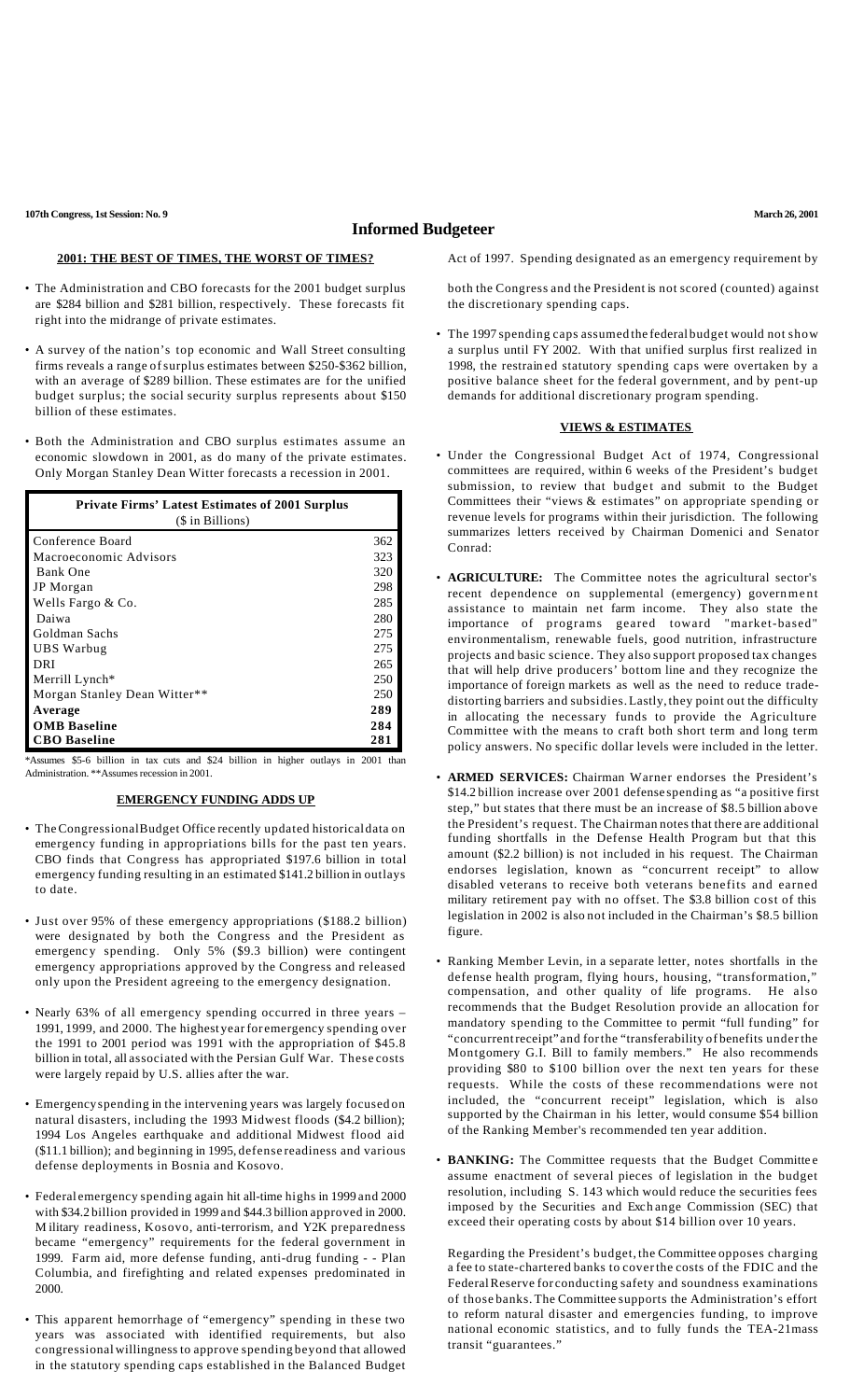- **ENERGY:** The Committee states that it may revisit proposals to dedicate a portion of receipts for oil and gas development on the Outer Continental Shelf to the Land and Water Conservation Fund, coastalimpact assistance, and federalprograms providing assistance to states and localities. In addition, the Committee would like to see PILT fully funded and plans to complete work on a comprehensive energy policy.
- **ENVIRONMENT:** The Committee applauds the President's request for full funding of the Clean Water State Revolving Loan Fund (SRF). The Committee supports the President's request for \$3.7 billion for EPA's operating account. They strongly encourage adequate funding levels for the safe drinking water Rural Water Technical Assistance program and encourage support of the Brownfields Revitalization Act of 2001.

*Transportation:* The Committee is pleased that the highway category is funded at the level "guaranteed" by TEA 21 in 2002. The Committee also strongly supports the elimination of unauthorized earmarks in the President's budget. The Committee does not support transferring highway funds to the New Freedom Initiative. Finally, the Committee is opposed to any extension of the spending caps beyond FY 2003 that could prejudice the reauthorization ofTEA 21.

*Army Corps of Engineers:* The Committee is concerned that the Administration's \$600 million reduction to the civil works programof the Army Corps of Engineers may leave projects underfunded.

*FEMA:* The Committee is pleased that the President has indicated full funding for FEMA's core operations and believes that FEMA should receive adequate funding forthe new pre-disastermitigation program authorized in the *Disaster Mitigation Act of 2000*.

• **FINANCE:** *Revenues:* The Committee intends to considerlegislation providing tax relief to individuals through marginal rate reductions, marriage penalty relief, payroll taxrelieffor low-income families with children, estate taxrelief, expanded deductions for charitable giving, retirement incentives and pension reform.

*Spending:*Chairman Grassley and Ranking Member Baucus believe that Medicare modernization must be a top priority. The program must ensure that seniors have access to  $21<sup>st</sup>$  century medicine, including a prescription drug benefit. Also, Medicare must be made fiscally sustainable in both the short and long term and the financial condition of the program must be made more transparent.

Chairman Grassley and RankingMemberBaucusthink it unlikely that the Finance Committee will take up additional provider reimbursement reliefthis year. Without a clear understanding of the full effects of the provider relief legislation passed to date, they believe it is important to be cautious in considering any furtherrelief.

*SSBG:* Chairman Grassley and Ranking Member Baucus would like to see the Social Services Block Grant funding restored to \$2.38 billion, as agreed to in the 1996 welfare law.

*Uninsured:* The Committee believes that tax credits provide working individua ls the opportunity to purchase the health coverage they need. The Committee also believes that additional efforts are required to enroll eligible individuals into existing federal programs like Medicaid and SCHIP.

• **FOREIGN RELATIONS:** Chairman Helms notes the \$1.2 billio n increase in the President's requestforInternationalAffairs but states his reservations, which include the need for reforming foreign aid through privatization, folding the Agency for International Development into the Department of State, a cut in the size of the foreign aid bureaucracy,financialsupport forthe internal opposition

in Cuba, and increased funding forinternational broadcasting under Radio Marti, Radio Free Asia, and Radio Free Europe/Radio Liberty.

The Ranking Member Biden urges a delay in considering the budget resolution until a "more detailed budget" forInternationalAffairs is available. He notes that although the International Affairs request is above 2001 spending in real terms, spending has fallen "7.6% below the annual average ... for the last two decades."

• **GOVERNMENTAFFAIRS:**TheCommittee supports the President's call for making government more results-oriented and for linking budget and management decisions to performance. The Committee supports the President's governmentreform initiatives which include the implementation of biennial budgeting and appropriations. The Committee also asks for sufficient resources to ensure that the federal government will be competitive in recruiting and retaining a quality workforce.

Ranking Member Lieberman supports many of the President's government reform measures and his call for increased financial accountability. He believes the President's initial investment for the first year ofthe proposed e-government fund is too low. Though the Ranking Memberis pleased with the President's support of biennial budgeting and appropriations, he does not support automatic continuing resolution legislation.

- **HEALTH,EDUCATION,LABOR andPENSIONS:**RankingMember Kennedy endorses at least \$816 billion in new spending within the Committee's jurisdiction, including: \$250 billion to education programs, including mandatory full funding for IDEA; \$350 billion for a prescription drug benefit; \$200 billion to expand health insurance coverage via programs and/or refundable tax credits; increasing funding for DoL programs; \$16 billion to improve Unemployment Insurance and \$3.4 billion per year for LIHEAP. In addition, he endorses a 25-cents per pack increase in the tobacco tax.
- **INDIAN AFFAIRS:**The Committeecontinues to be concerned about the unmet needs of Native American and Alaskan Native communities. The Committee cites the growing backlog in Indian school facility construction but is pleased to support the Administration's requestfor new schoolfacilities construction in FY 2002. The committee expresses concern over the Indian Health Service (IHS) funding level. The Committee also cites the need for funding in Native communities for housing, crime and drug prevention and enforcement, economic development, transportation and environmental protection and enforcement.
- **JUDICIARY:** Ranking Member Leahy supports full funding for all Violence Against Women Act programs, full funding for 50,000 more COPS, and increased funding for Crime Identification Act program and Bulletproof/Stabproof Vests. He seeks full funding for drug courts and for erasing the state DNA backlog, and added funds for a new computer crime enforcement grant and for juvenile drug courts. He also seeks unspecified funding for gun enforcement and prosecution and seeks full funding of the programs found in the Drug Abuse Education, Prevention, and Treatment Act.

Leahy also advocates large increases to the Civil Rights Division of the Department of Justice. The letter also expressed support for increased funding for border patrol agents, this funding should provide appropriate amounts for training and monitoring the agents on respect for civil rights.

• **VETERAN'S AFFAIRS:**Ranking MemberRockefellerstates that the President's discretionary increase for FY 2002 is insufficient. He recommends an increase in the Veterans Heath Administration by at least \$1.8 billion to cover the costs of two new program expansions – long-term care and emergency services. The Ranking Member also